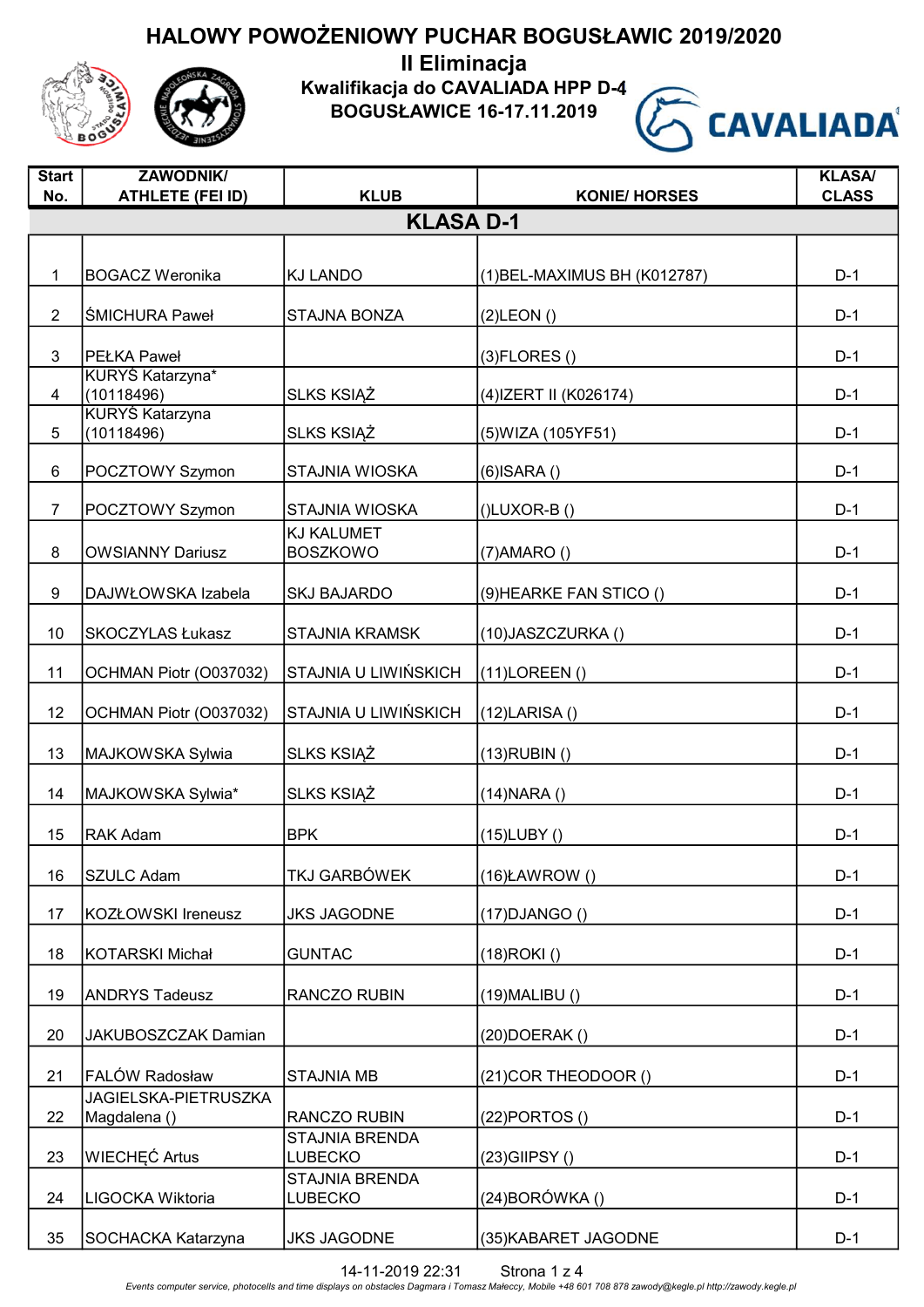II Eliminacja

Kwalifikacja do CAVALIADA HPP D-4

BOGUSŁAWICE 16-17.11.2019



| <b>Start</b> | <b>ZAWODNIK/</b>             |                         |                            | <b>KLASA/</b> |  |  |
|--------------|------------------------------|-------------------------|----------------------------|---------------|--|--|
| No.          | <b>ATHLETE (FEI ID)</b>      | <b>KLUB</b>             | <b>KONIE/ HORSES</b>       | <b>CLASS</b>  |  |  |
|              | <b>KLASA D-2</b>             |                         |                            |               |  |  |
|              |                              |                         | $(25A)$ TANOS $()$         |               |  |  |
| 25           | <b>KOZŁOWSKI Hubert</b>      | TKJ GARBÓWEK            | (25B) MICHEL ()            | $D-2$         |  |  |
|              |                              |                         | (26A) AKCENT ()            |               |  |  |
| 26           | <b>KOZŁOWSKI Jacek</b>       | TKJ GARBÓWEK            | (26B)KUBA()                | $D-2$         |  |  |
|              |                              |                         | (27A)KRYZA()               |               |  |  |
| 27           | <b>PEŁKA Tomasz</b>          |                         | (27B) SERGER()             | $D-2$         |  |  |
|              |                              |                         | (28A) PLUTO MISKA ()       |               |  |  |
| 28           | <b>SZCZEPANIAK Krzysztof</b> |                         | (28B)LOTOS()               | $D-2$         |  |  |
|              |                              |                         | $(29A)$ HAWINDA $()$       |               |  |  |
| 29           | <b>MICHALAK Marcin</b>       | <b>STAJNIA KRAMSK</b>   | (29B) HEJRA ()             | $D-2$         |  |  |
|              |                              |                         | $(30A)$ DENAR $()$         |               |  |  |
| 30           | JĘŚKOWIAK Marcin             | <b>STAJNIA BRENNO</b>   | $(30B)$ RONALDO $()$       | $D-2$         |  |  |
|              |                              |                         | $(31A)$ MORITZ $()$        |               |  |  |
| 31           | MAĆCZAK Dariusz              | <b>HORSPROFI</b>        | (31B)ZMIERZCH()            | $D-2$         |  |  |
|              |                              |                         | (32A)BAZYL()               |               |  |  |
| 32           | PECHERZEWSKI Mariusz         | <b>STAJNIA BRZEZINY</b> | (32B)BLANCO()              | $D-2$         |  |  |
|              |                              |                         | $(33A)$ ETER $()$          |               |  |  |
| 33           | GODEK Jan                    | STAJNIA DORUCHÓW        | $(33B)$ RAMZI $()$         | $D-2$         |  |  |
|              |                              |                         | (34A)CONVERSANO CAVIAR ()  |               |  |  |
| 34           | <b>SZULC Adam</b>            | TKJ GARBÓWEK            | (34B)NEAPOLITANO FENYES () | $D-2$         |  |  |
|              |                              | <b>STAJNIA BORUJA</b>   | (36A) NIXON (103YI35)      |               |  |  |
| 36           | GAWROŃSKI Dawid              | <b>KOŚCIELNA</b>        | (36B) PARDUC (103Y136)     | $D-2$         |  |  |
|              |                              |                         | (37A)BOLIDE()              |               |  |  |
| 37           | <b>VLASIC Petr</b>           | <b>CZECHY</b>           | $(37B)$ DONALD $()$        | $D-2$         |  |  |
|              |                              |                         | (38A)CAVIRO()              |               |  |  |
| 38           | <b>VLASIC Petr</b>           | <b>CZECHY</b>           | $(38B)$ CURTIS $()$        | $D-2$         |  |  |
|              |                              | PIETRUSZKA DRIVING      | (39A)MAJKA()               |               |  |  |
| 39           | PIETRUSZKA Gracjan           | <b>TEAM</b>             | (39B) MYSZKA ()            | $D-2$         |  |  |
|              |                              |                         | $(40A)$ IDEAAL VS $()$     |               |  |  |
| 40           | JAKUBOSZCZAK Damian          |                         | (40B)JURGENT()             | $D-2$         |  |  |
|              |                              | <b>KLASA P-1</b>        |                            |               |  |  |
|              |                              |                         |                            |               |  |  |
| 41           | KARPIŃSKA Jagoda             | <b>SLKS KSIĄŻ</b>       | $(41)$ VAIKO ()            | $P-1$         |  |  |
|              |                              |                         |                            |               |  |  |
|              |                              | <b>KLASA P-2</b>        |                            |               |  |  |
|              |                              |                         | $(42A)TIC-TAK()$           |               |  |  |
| 42           | <b>RIMKE Dominika</b>        | STAJNIA PRZYBYSZÓW      | $(42B)$ FERITTA $()$       | $P-2$         |  |  |
|              |                              |                         | (43A)BETT()                |               |  |  |
| 43           | <b>RIMKE Karolina</b>        | STAJNIA PRZYBYSZÓW      | $(43B)$ FETTA $()$         | $P-2$         |  |  |
|              |                              | <b>STAJNIA BORUJA</b>   | $(52A)$ GROM $()$          |               |  |  |
| 44           | <b>CICHOCKI Sebastian</b>    | <b>KOŚCIELNA</b>        | (52B)WENECJA()             | $P-2$         |  |  |
|              |                              | <b>KLASA Z-4</b>        |                            |               |  |  |
|              |                              |                         | $()$ CAVIRO $()$           |               |  |  |
|              |                              |                         | $()$ CURTIS $()$           |               |  |  |
|              |                              |                         | ()BOLIDE()                 |               |  |  |
|              | <b>VLASIC Petr</b>           | <b>CZECHY</b>           | $( )$ DONALD $( )$         | $Z-4$         |  |  |
|              |                              |                         |                            |               |  |  |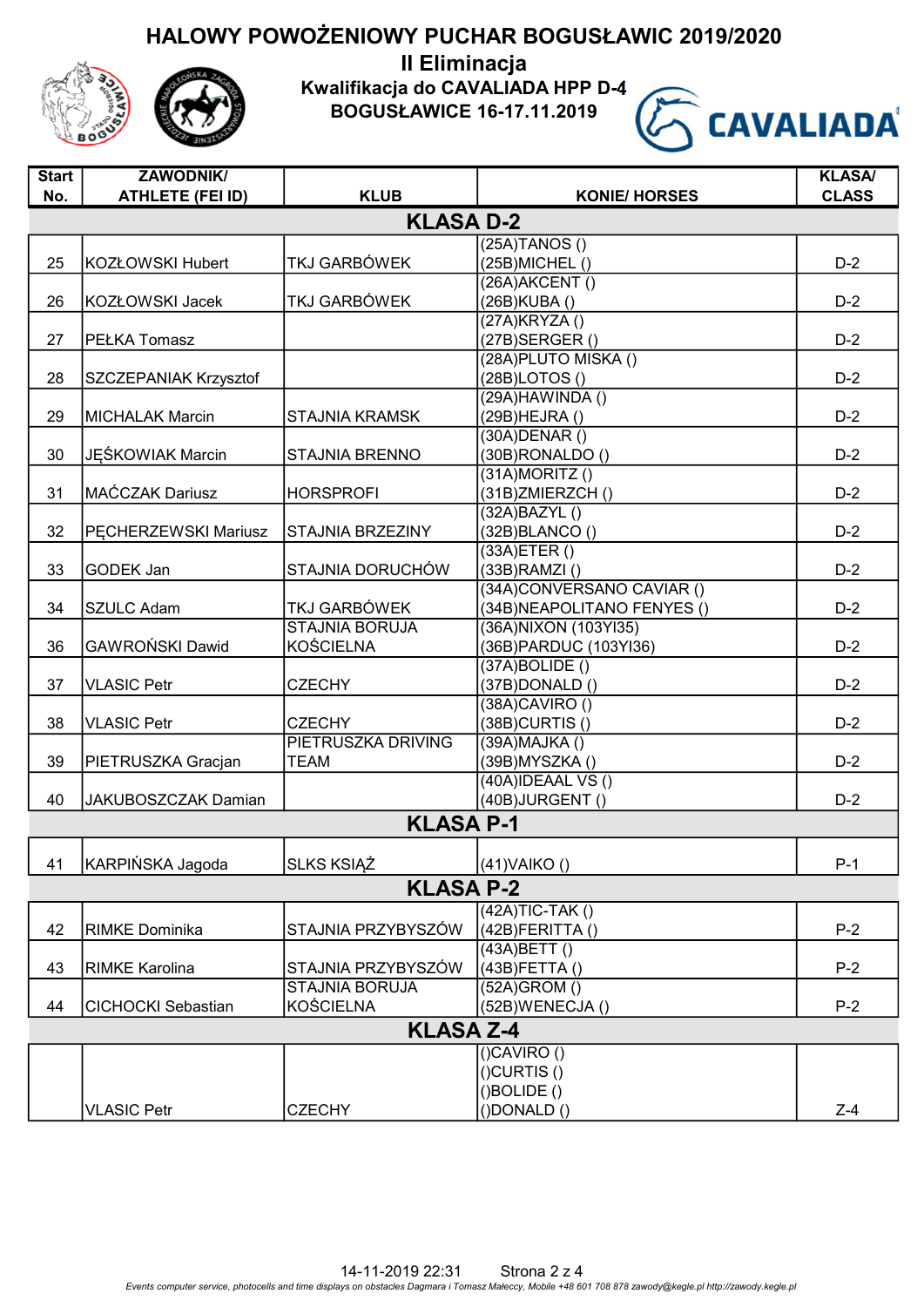II Eliminacja

Kwalifikacja do CAVALIADA HPP D-4

BOGUSŁAWICE 16-17.11.2019



| <b>Start</b>   | <b>ZAWODNIK/</b>                               |                              |                                          | <b>KLASA/</b> |
|----------------|------------------------------------------------|------------------------------|------------------------------------------|---------------|
| No.            | <b>ATHLETE (FEI ID)</b>                        | <b>KLUB</b>                  | <b>KONIE/ HORSES</b>                     | <b>CLASS</b>  |
|                |                                                | Eliminacja CAVALIADA HPP D-4 |                                          |               |
|                |                                                |                              | (45A) ADRIAN (K020212)                   |               |
|                |                                                |                              | (45B) ALWAR (K020213)                    |               |
|                | <b>MACIAK Krzysztof</b>                        |                              | (45C)ERGON (K023939)                     |               |
| 45             | (0011835)                                      | FKJ ZBYSZKO                  | (45D)LIBRETTO (K027635)                  | $D-4$         |
|                |                                                |                              | (46A) PLUTO-237 PRADO (K009513)          |               |
|                |                                                |                              | (46B)FAVORY KLOE (K009512)               |               |
|                | <b>KOSTRZEWA Adrian</b>                        |                              | (46C) MAESTOSO MATYI ()                  |               |
| 46             | (O000275)                                      |                              | (46D)INCITATO IJASZ ()                   | $D-4$         |
|                |                                                |                              | (47A) KABARET JAGODNE (104SZ62)          |               |
|                |                                                |                              | (47B) WALENCJA (104IW81)                 |               |
|                | KOZŁOWSKI Ireneusz                             |                              | (47C) WEZYR (104IN55)                    | $D-4$         |
| 47             | (10006180)                                     | <b>JKS JAGODNE</b>           | (47D)CELT (K011429)                      |               |
|                |                                                |                              | (48A) PACJENT ()<br>(48B)REWIR (106LY71) |               |
|                |                                                |                              | (48C)LEGATO (K022285)                    |               |
| 48             | <b>ANDRYS Tadeusz</b>                          | RANCZO RUBIN                 | (48D)ATOS()                              | $D-4$         |
|                |                                                |                              |                                          |               |
|                |                                                | <b>KONKURS NOCNY D-1</b>     |                                          |               |
| $\overline{2}$ | <b>ŚMICHURA Paweł</b>                          | <b>STAJNA BONZA</b>          | $(2)$ LEON $()$                          | $D-1$ N       |
|                |                                                |                              |                                          |               |
| 3              | <b>PEŁKA Paweł</b>                             |                              | $(3)$ FLORES $()$                        | $D-1$ N       |
|                | KURYŚ Katarzyna*                               |                              |                                          |               |
| 4              | (10118496)                                     | <b>SLKS KSIAZ</b>            | (4) IZERT II (K026174)                   | $D-1$ N       |
|                | <b>KURYŚ Katarzyna</b>                         |                              |                                          |               |
| 5              | (10118496)                                     | <b>SLKS KSIAZ</b>            | (5) WIZA (105 YF 51)                     | $D-1$ N       |
|                |                                                |                              |                                          |               |
| 6              | POCZTOWY Szymon                                | STAJNIA WIOSKA               | $(6)$ ISARA $()$                         | $D-1$ N       |
|                |                                                | <b>STAJNIA WIOSKA</b>        |                                          | $D-1$ N       |
| $\overline{7}$ | POCZTOWY Szymon<br><b>JAGIELSKA-PIETRUSZKA</b> |                              | $()$ LUXOR-B $()$                        |               |
| 22             | Magdalena ()                                   | RANCZO RUBIN                 | $(22)$ PORTOS $()$                       | $D-1$ N       |
|                |                                                |                              |                                          |               |
| 13             | MAJKOWSKA Sylwia                               | <b>SLKS KSIĄŻ</b>            | $(13)$ RUBIN $()$                        | $D-1$ N       |
|                |                                                |                              |                                          |               |
| 14             | MAJKOWSKA Sylwia*                              | <b>SLKS KSIĄŻ</b>            | $(14)$ NARA $()$                         | $D-1$ N       |
|                |                                                |                              |                                          |               |
| 49             | RAK Adam                                       |                              | $(49)$ INTER $()$                        | $D-1$ N       |
|                |                                                |                              |                                          |               |
| 16             | <b>SZULC Adam</b>                              | TKJ GARBÓWEK                 | $(16)$ ŁAWROW $()$                       | $D-1$ N       |
|                |                                                |                              |                                          |               |
| 19             | <b>ANDRYS Tadeusz</b>                          | RANCZO RUBIN                 | $(19)$ MALIBU $()$                       | $D-1$ N       |
|                |                                                |                              |                                          |               |
| 50             | <b>ANDRYS Tadeusz</b>                          | RANCZO RUBIN                 | (48D)ATOS()                              | $D-1$ N       |
|                |                                                |                              |                                          |               |
| 21             | FALÓW Radosław                                 | <b>STAJNIA MB</b>            | (21) COR THEODOOR ()                     | $D-1 N$       |
|                | <b>WIECHEC Artus</b>                           | STAJNIA BRENDA               |                                          | $D-1$ N       |
| 23             |                                                | <b>LUBECKO</b>               | $(23)$ GIIPSY $()$                       |               |
|                |                                                | STAJNIA BRENDA               |                                          |               |
| 24             | LIGOCKA Wiktoria                               | <b>LUBECKO</b>               | $(24)$ BORÓWKA $()$                      | $D-1$ N       |
| 35             | SOCHACKA Katarzyna                             | <b>JKS JAGODNE</b>           | (35) KABARET JAGODNE                     | $D-1 N$       |
|                |                                                |                              |                                          |               |